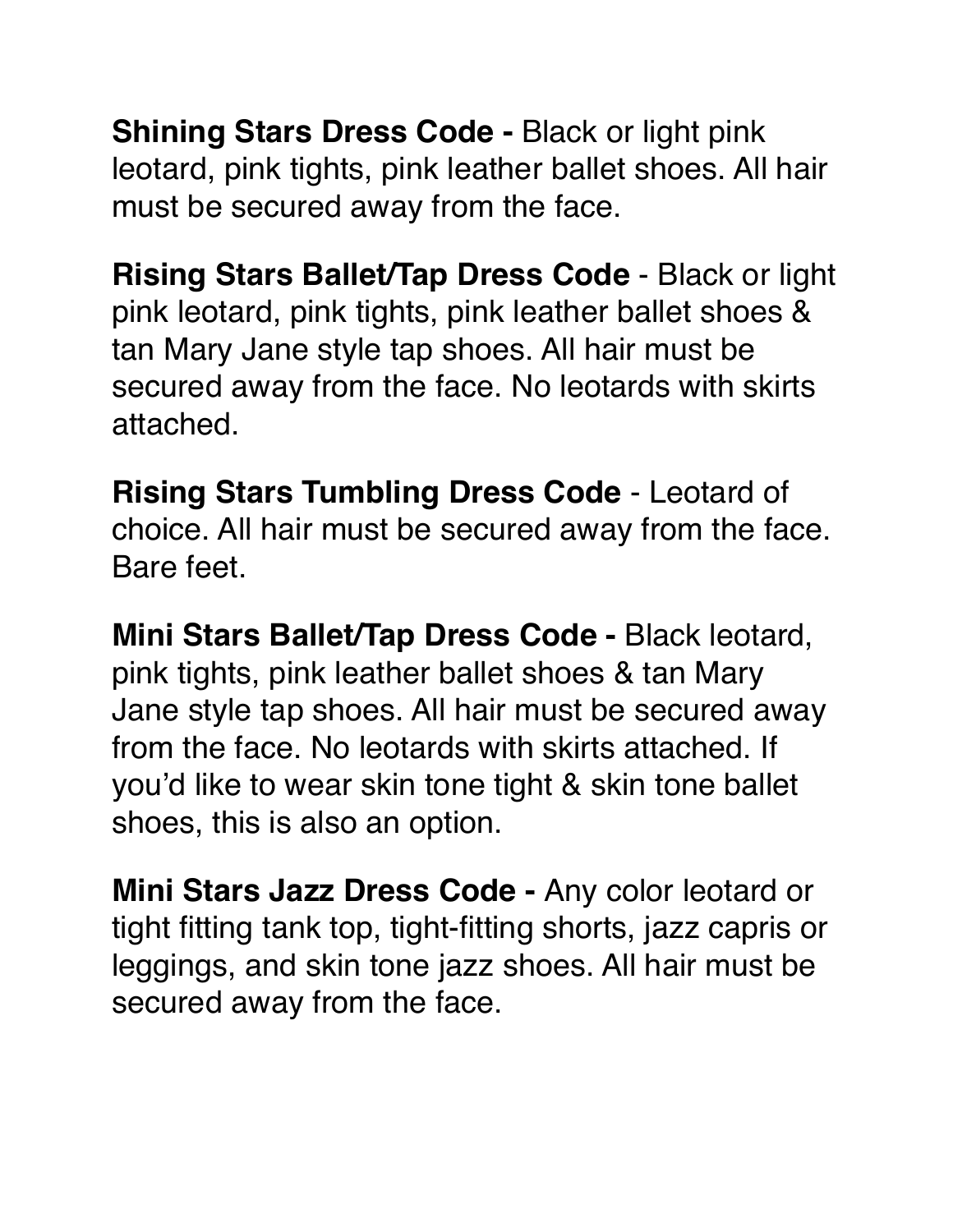**Mini Stars Hip Hop Dress Code -** Any dance clothes you are comfortable in and tennis shoes. No jeans allowed. If wearing shorts, please keep an appropriate length. All hair must be secured away from the face.

**Mini Stars Contemporary Dress Code -** Any color leotard or tight fitting dance top of your choice, dance shorts or leggings, and no shoes. All hair must be secured away from the face.

**Mini Stars Acro Dress Code** - Any dance leotard of your choice. No shorts or shoes. All hair must be secured up and away from the face.

**Levels I, II & III Ballet Dress Code -** Black Leotard, full length pink or skin tone tights & pink or skin tone split-sole leather or canvas ballet shoes. Any sports bra worn must be skin tone or match leotard color. All hair must be secured away from the face in a bun. Skirts only allowed in Levels II & III during barre work.

**Levels I, II & III Jazz Dress Code -** Any color leotard or tight fitting dance top, dance shorts or leggings, and skin tone jazz shoes. Shorts must be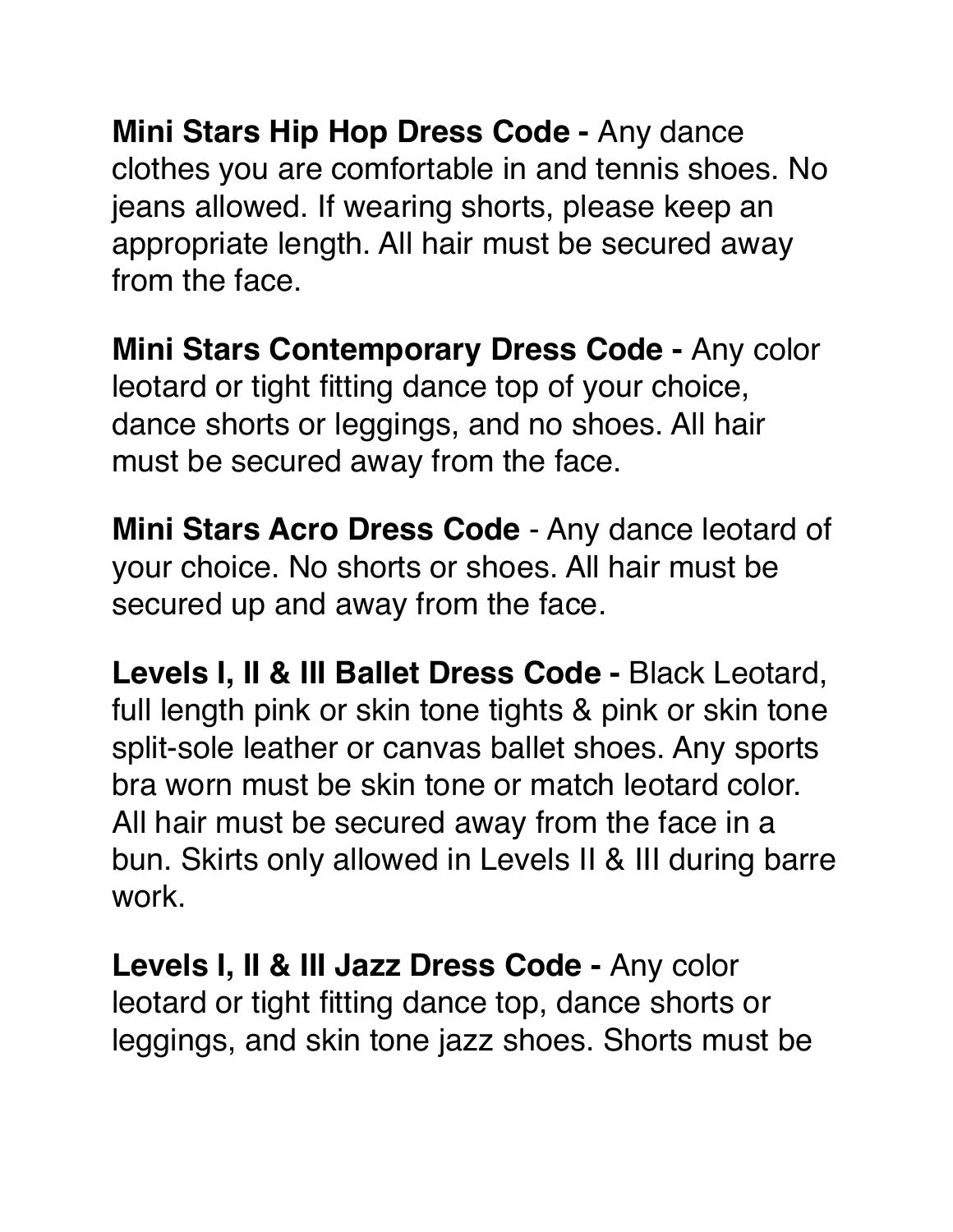tight fitting and not sport shorts such as Nike shorts. All hair must be secured away from the face.

**Levels I & II Tap Dress Code -** Any color leotard or tight fitting dance top, dance shorts or leggings, and black tap shoes. Shorts must be tight fitting and not sport shorts such as Nike shorts. All hair must be secured away from the face.

**Levels I, II & III Contemporary Dress Code -** Any color leotard or tight fitting dance top, dance shorts or leggings, and no shoes. All hair must be secured away from the face.

**Levels I & II Musical Theatre Dress Code -** Any color leotard or tight fitting dance top, dance shorts or leggings, and skin tone jazz shoes. Shorts must be tight fitting and not sport shorts such as Nike shorts. All hair must be secured away from the face.

**Levels I, II & III Acro Dress Code -** Any color leotard and shorts if wanted. Shorts must be tight fitting and not sport shorts such as Nike shorts. All hair must be secured away from the face.

**Levels I & II Hip Hop Dress Code -** Any comfortable clothing of your choice and tennis